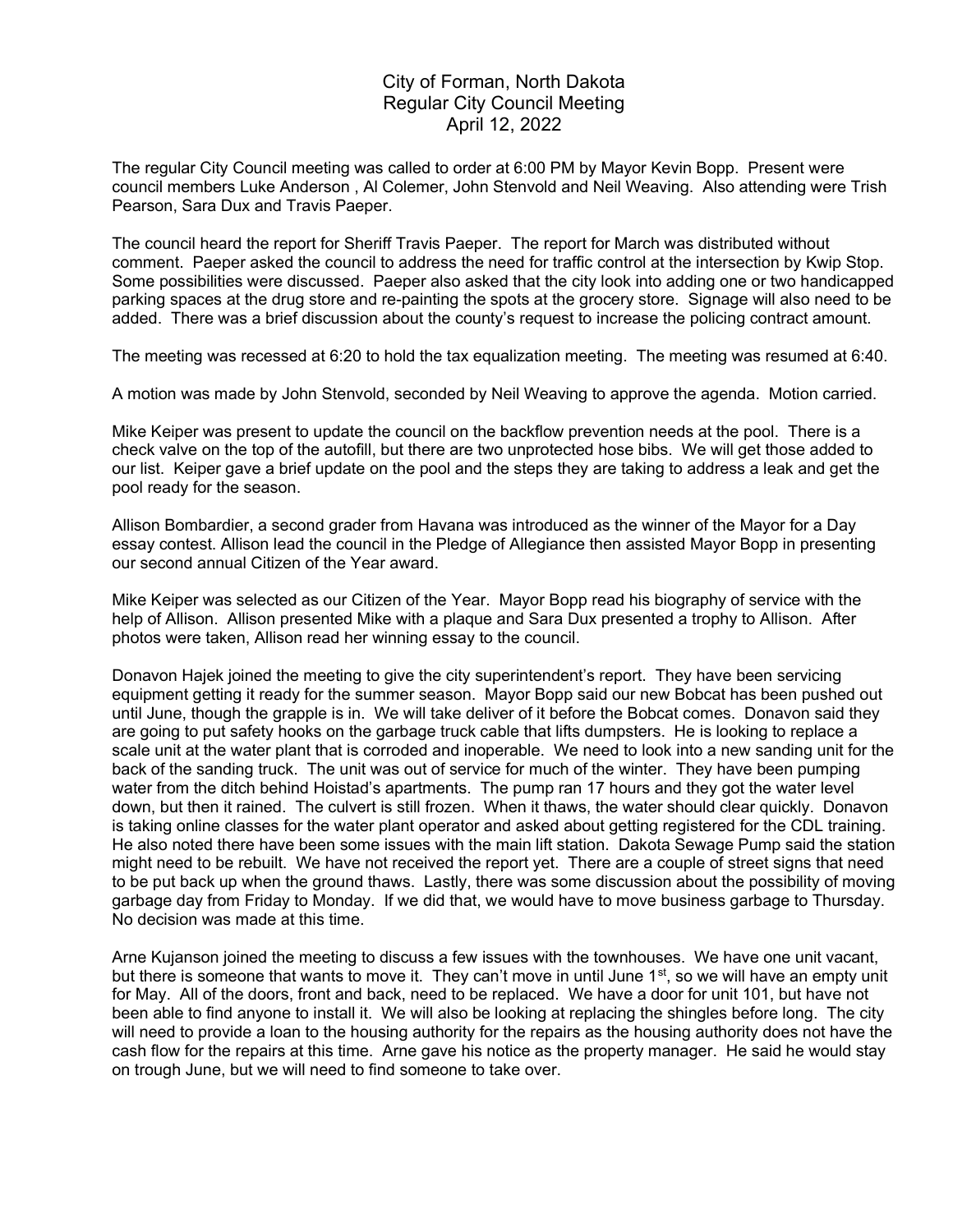A motion was made by John Stenvold, seconded by Al Colemer to approve minutes from the March 8, 2022 regular city council meeting. Motion carried.

A motion was made by Luke Anderson, seconded by Neil Weaving to approve the city auditor's report including the March financial statements, delinquency report and payment of the bills. Motion carried.

Trish Pearson said that the ARPA reporting deadline is April 30, 2022, but there are many system glitches with the US Treasury portal. Many auditors are having difficulty with the system. Hopefully, they will get it worked out or extend the deadline. We have \$9,827.08 earmarked for the security at the water plant. The remaining funds will be \$69,305.15. Luke Anderson suggested that the lift station repairs be a priority. Pearson has also submitted all the paperwork to refinance the water and sewer bonds. It will be June or July before we here if everything goes through. The annual Consumer Confidence Report for 2021 was submitted and accepted by the state.

There was no report from the city attorney.

Sara updated the city on her activities for the month. She presented the final design for our city signs and will get them ordered. She has some student volunteers lined up to help remove the old lettering and prepare the surface for the new signs. She suggested that we stain the wood before installing the signs. The goal is to have them done for Carfest.

The Sargent County Scoop has ceased publication. Sara is working with the bank to take it over. Kevin will call Steve McLaen to talk about obtaining the mailing list. We will need to set up a new email address. Sara suggested scscoop@formannd.com. Once we have permission to take over publication, Trish will get the email address set up.

Mayor Bopp updated the council on a replacement for our maintenance worker. He had someone interested, but it doesn't appear that is going to work. Trish and Sara will take care of advertising for the position.

Luke Anderson spoke with Eric Paulson at Full Circle Ag about the noise levels at the elevator. They put some barriers up, but those did little to abate the noise. Paulson said when the north bunkers are empty, they will re-route the tubing and turn the fans to run to the north. That should have a significant impact, though it does not bring immediate relief. They are also open to discussing permanent sound barrier walls.

Luke said the spec house is built and will be going on the lot between Larson's and Fritzen's. As soon as the ground is thawed, JDA hopes to dig the basement and bring the house in.

Trish Pearson said she wrote the basic backflow prevention program for the city and submitted it along with the annual report to the state. It was accepted. The city will need to continue working on backflow and eventually expand to a comprehensive program for the protection of the entire water system.

The council returned to discussion of the county request to increase the price of the policing contract. John Stenvold has been working with one of the commissioners. They have not yet voted to amend the contract. A motion was made by John Stenvold, seconded by Luke Anderson to increase the city contract with the county provided it is approved by the county commissioners and it will be effective the first of the month after they approve it. Motion carried.

Mayor Bopp asked the council to add a new portfolio to cover technology. The city was the victim of a cyber attack and had to change its IP address. No systems were breached. It would be good to have one council member to oversee all things technology related. Neil Weaving said he would be willing to take that on.

A motion was made by Al Colemer, seconded by John Stenvold to approve the annual gaming license for the Forman Golf Association for gaming at the Hole in One. Motion carried.